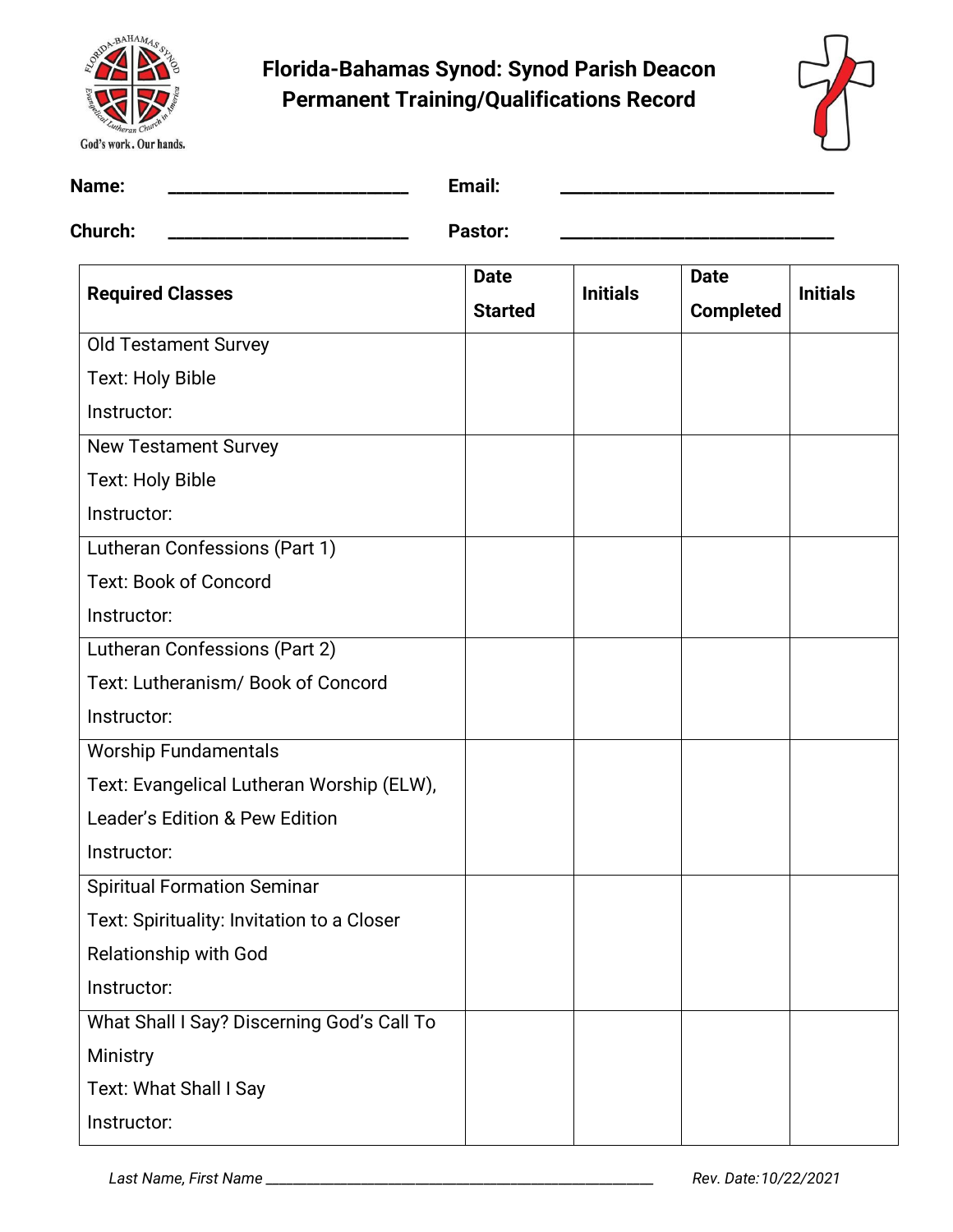



### *(Classes continued)*

| <b>Other Required Items:</b>                         |  |  |
|------------------------------------------------------|--|--|
| Attendance at a Deacon's Table Talk<br>$\bullet$     |  |  |
| Session                                              |  |  |
| Attendance at a Deacon's Annual Retreat<br>$\bullet$ |  |  |
| <b>Elective Classes</b>                              |  |  |
| Course Title:                                        |  |  |
| Course Title:                                        |  |  |
| Worship II                                           |  |  |
| Text: Evangelical Lutheran Worship (ELW),            |  |  |
| Leader's Edition & Pew Edition                       |  |  |
| Instructor:                                          |  |  |
| <b>Teaching the Catechism</b>                        |  |  |
| <b>Text: Large Catechism</b>                         |  |  |
| Instructor:                                          |  |  |
| Others courses as required by the Pastor:            |  |  |
|                                                      |  |  |
|                                                      |  |  |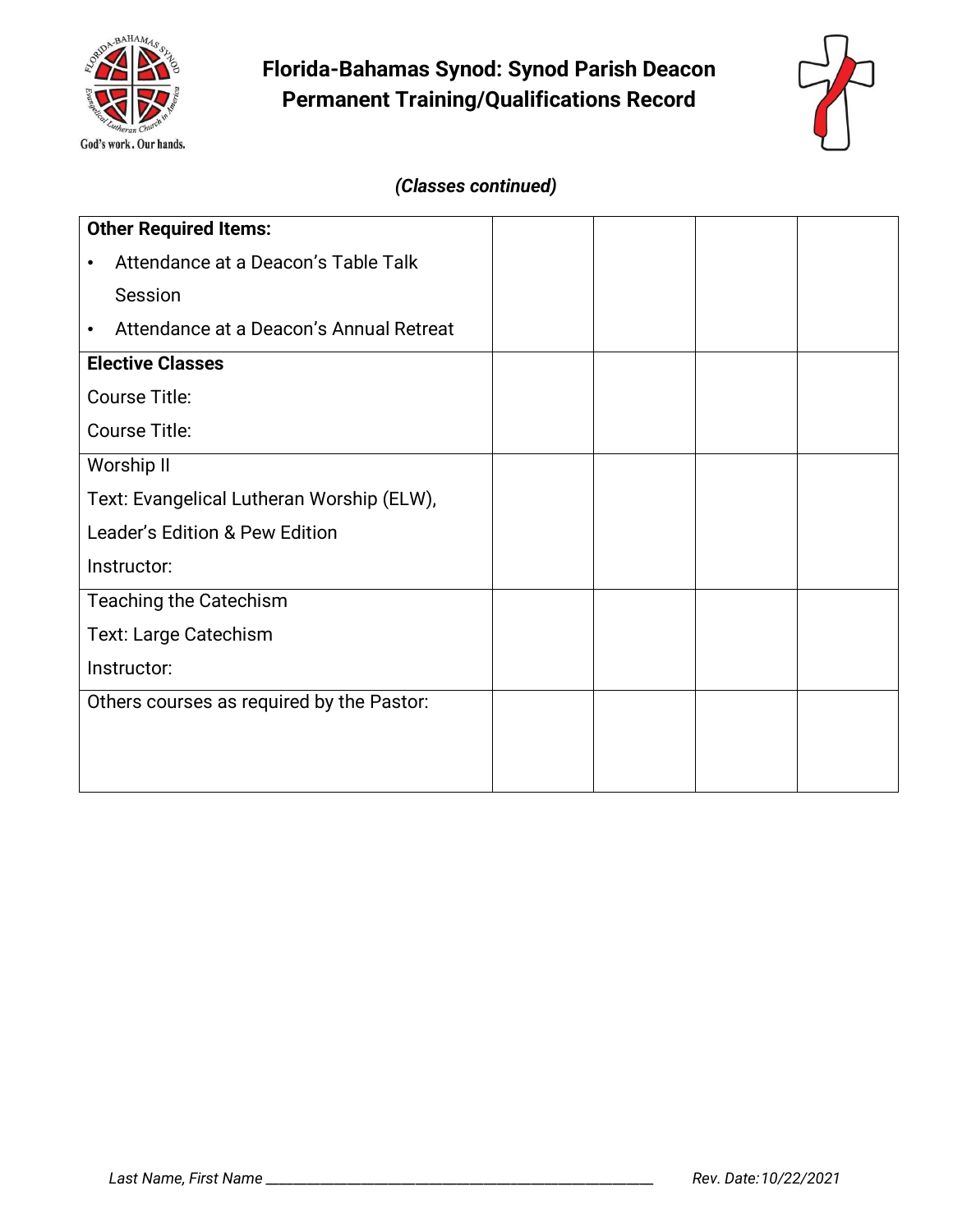



| <b>Practicum &amp; Pastoral Supervision</b> | <b>Date</b>    | <b>Initials</b> | <b>Date</b>      | <b>Initials</b> |
|---------------------------------------------|----------------|-----------------|------------------|-----------------|
|                                             | <b>Started</b> |                 | <b>Completed</b> |                 |
| Liturgical                                  |                |                 |                  |                 |
| <b>Occasional Services</b>                  |                |                 |                  |                 |
| <b>Rites</b><br>٠                           |                |                 |                  |                 |
| Ceremonies<br>٠                             |                |                 |                  |                 |
| Prayer services<br>$\bullet$                |                |                 |                  |                 |
| Service of the Word of Matins<br>٠          |                |                 |                  |                 |
| <b>Vespers</b><br>$\bullet$                 |                |                 |                  |                 |
| Compline<br>٠                               |                |                 |                  |                 |
| <b>Source Document:</b>                     |                |                 |                  |                 |
| Occasional Service Book & ELW               |                |                 |                  |                 |
| Carry Pascal Candle in procession           |                |                 |                  |                 |
| Assist in Liturgies and Sacraments          |                |                 |                  |                 |
| Read the gospel lesson in worship           |                |                 |                  |                 |
| Compose and say the bidding prayers of the  |                |                 |                  |                 |
| congregation at worship services            |                |                 |                  |                 |
| Prepare the table for Eucharist at worship  |                |                 |                  |                 |
| Distribute Communion to sick and            |                |                 |                  |                 |
| homebound                                   |                |                 |                  |                 |
| Train other lay assistants to distribute    |                |                 |                  |                 |
| communion to the sick & homebound           |                |                 |                  |                 |
| Lead music                                  |                |                 |                  |                 |
| Other specific forms of ministry            |                |                 |                  |                 |
| Preach - The Preachers Edge                 |                |                 |                  |                 |
| Making Good Preaching Better                |                |                 |                  |                 |
| Source Document: Occasional Service Book &  |                |                 |                  |                 |
| <b>ELW</b>                                  |                |                 |                  |                 |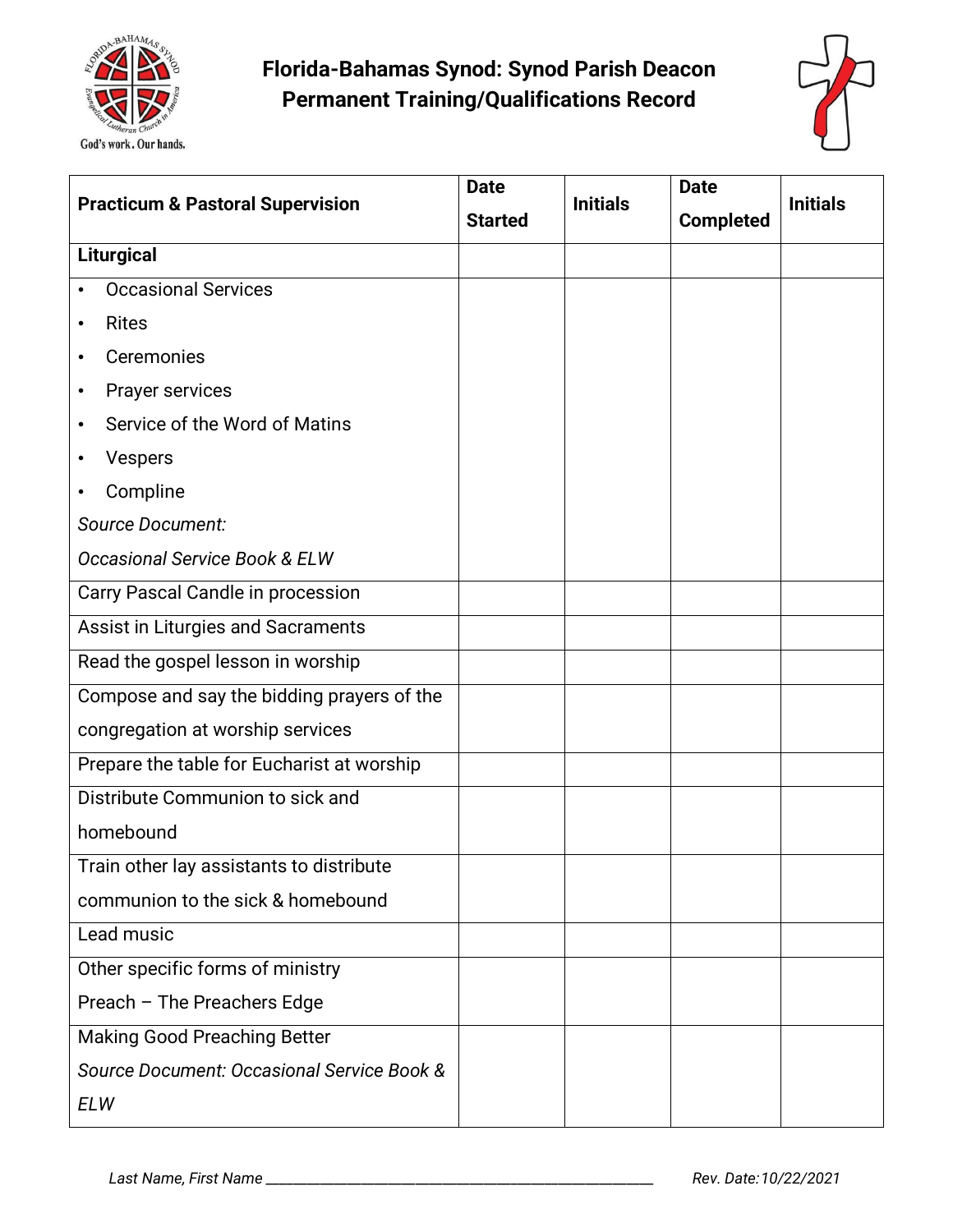



| <b>Pastoral</b>                        | <b>Date</b><br><b>Initials</b> | <b>Date</b>      | <b>Initials</b> |
|----------------------------------------|--------------------------------|------------------|-----------------|
|                                        | <b>Started</b>                 | <b>Completed</b> |                 |
| Visit the sick and homebound           |                                |                  |                 |
| Visit prospective new members of the   |                                |                  |                 |
| congregation                           |                                |                  |                 |
| Participate in new member orientation  |                                |                  |                 |
| Teach catechism and other classes      |                                |                  |                 |
| Lead study groups                      |                                |                  |                 |
| Lead prayer groups                     |                                |                  |                 |
| Coordinate and train:                  |                                |                  |                 |
| <b>Ushers</b>                          |                                |                  |                 |
| Greeters<br>$\bullet$                  |                                |                  |                 |
| Altar care<br>$\bullet$                |                                |                  |                 |
| Liturgical participants<br>٠           |                                |                  |                 |
| Respond in crisis situations providing |                                |                  |                 |
| physical and spiritual attendance      |                                |                  |                 |
| Provide leadership at Congregational   |                                |                  |                 |
| spiritual retreats                     |                                |                  |                 |
| <b>Outreach and Service Ministry</b>   |                                |                  |                 |
| (Parameters determined by pastor)      |                                |                  |                 |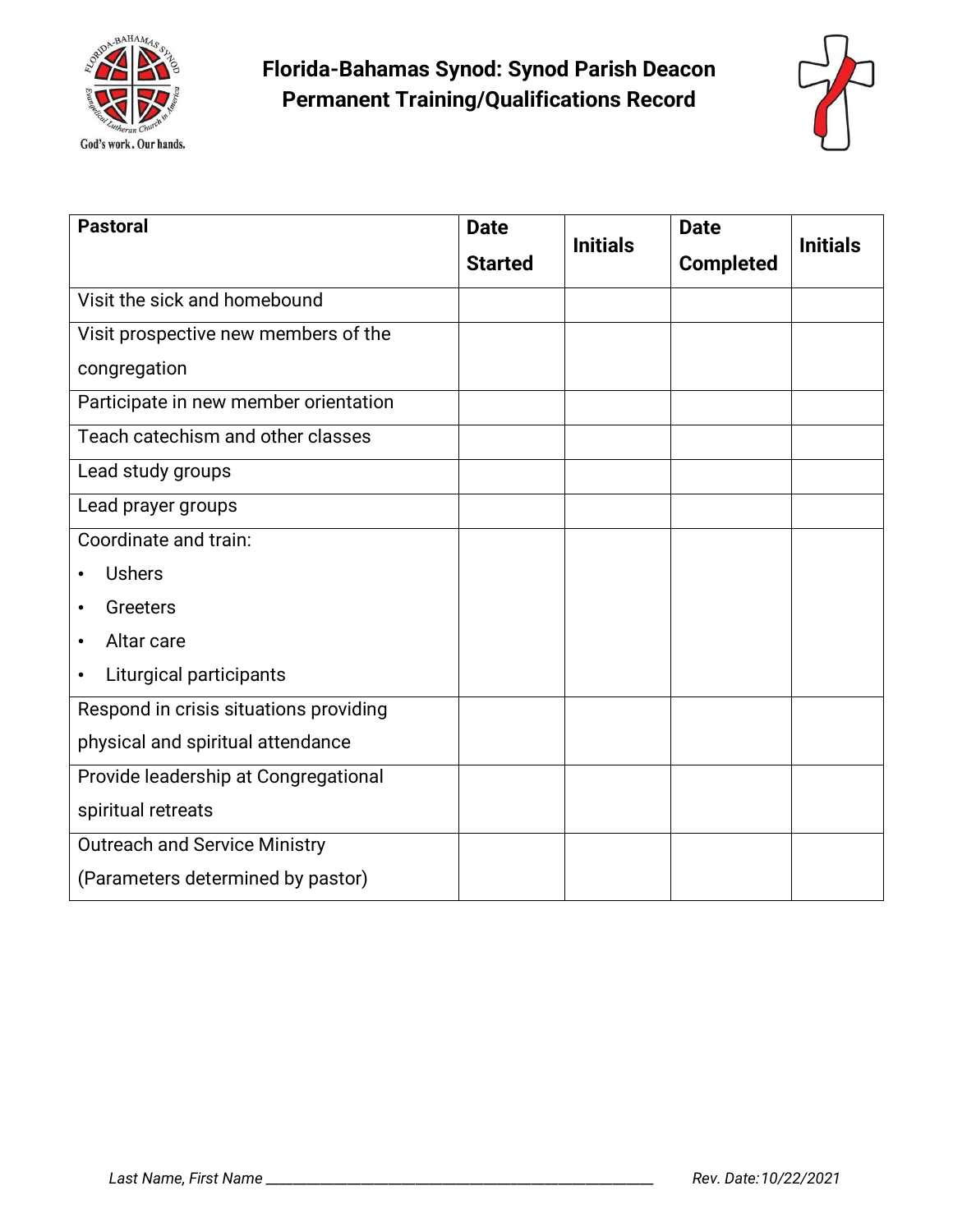



|                   | <b>Ongoing Ministry</b>                   | <b>Date</b><br><b>Started</b> | <b>Initials</b> | <b>Date</b><br><b>Completed</b> | <b>Initials</b> |
|-------------------|-------------------------------------------|-------------------------------|-----------------|---------------------------------|-----------------|
|                   | Meet with Pastor regularly for:           |                               |                 |                                 |                 |
| ٠                 | Ongoing study                             |                               |                 |                                 |                 |
| $\bullet$         | Attend to deacon's spiritual growth       |                               |                 |                                 |                 |
| ٠                 | Meet with pastor for "mutual consolation" |                               |                 |                                 |                 |
|                   | and conversation"                         |                               |                 |                                 |                 |
| Read and discuss: |                                           |                               |                 |                                 |                 |
| $\bullet$         | Diakonia Booklet                          |                               |                 |                                 |                 |
| ٠                 | The Servant: James Hunter                 |                               |                 |                                 |                 |

#### **Deacon Guidelines**

**Accountability:** Submit regular reports

**\*Special Note -** Pastors may require additional courses or curriculum that may not be listed.

The candidate comes under the direct supervision of the pastor and serves at the pastor's discretion.

**\***Courses may be taken through SELECT, attendance at one of the educational centers or taught by Pastors.